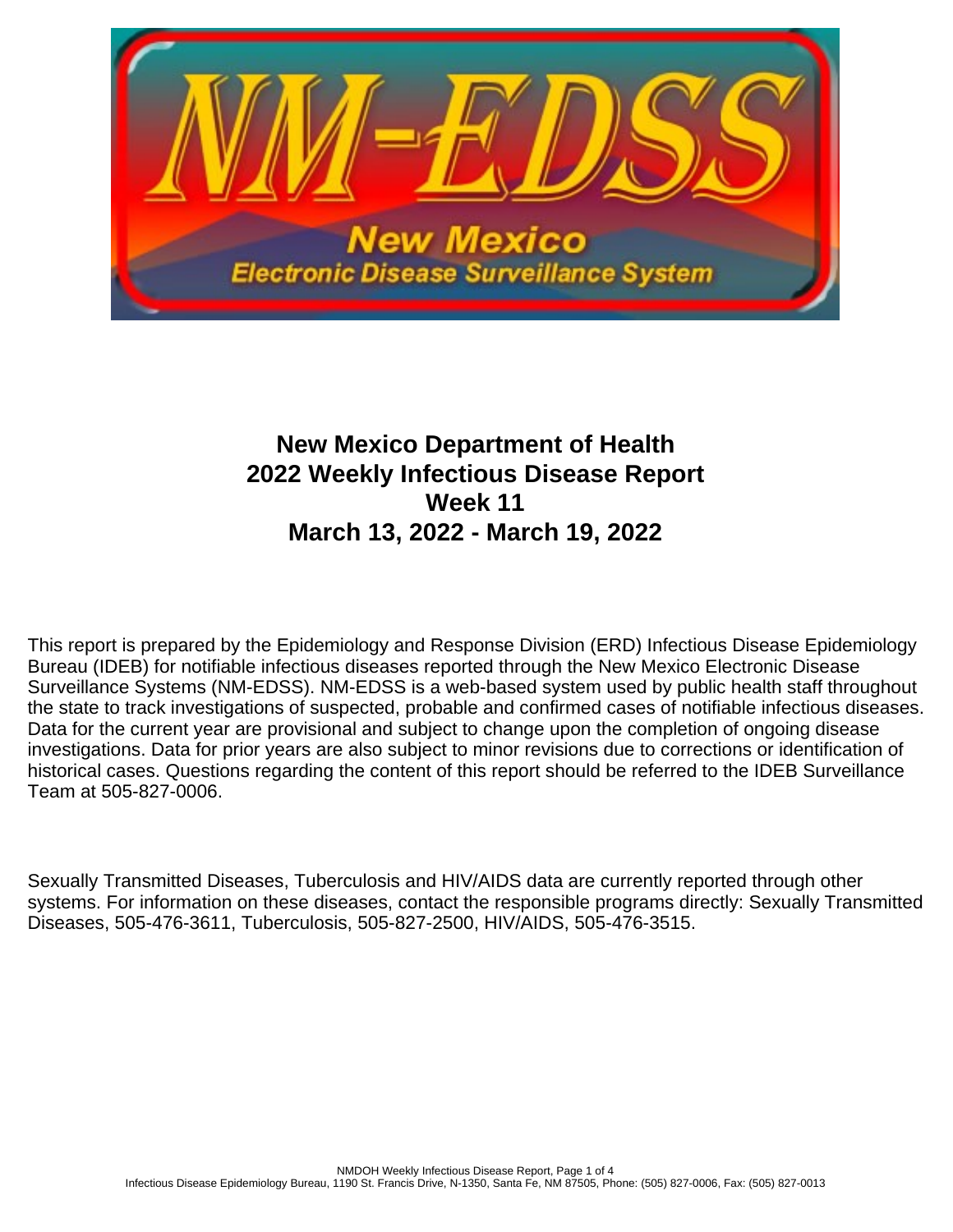## **Monthly Trends for Selected Notifiable Infectious Diseases As of March 19, 2022**

Includes probable and confirmed cases only.

Data for the current year are provisional and may change significantly upon the completion of ongoing investigations. Data for prior years are also subject to minor revisions due to corrections or identification of historical cases.

#### **Number of Reported Cases of Campylobacteriosis by Month**

#### **Number of Reported Cases of Salmonellosis by Month**











 **Number of Reported Cases of Shigellosis by Month**





Number of Reported cases

Number of Reported cases

 $0 -$ 

20

40

60

80

100

 **Number of Reported Cases of Shiga toxin-producing E. coli by Month**



2022 --- Average, last 5 years

Month Jan Feb Mar Apr May Jun Jul Aug Sep Oct Nov Dec



NMDOH Weekly Infectious Disease Report, Page 2 of 4<br>Infectious Disease Epidemiology Bureau, 1190 St. Francis Drive, N-1350, Santa Fe, NM 87505, Phone: (505) 827-0006, Fax: (505) 827-0013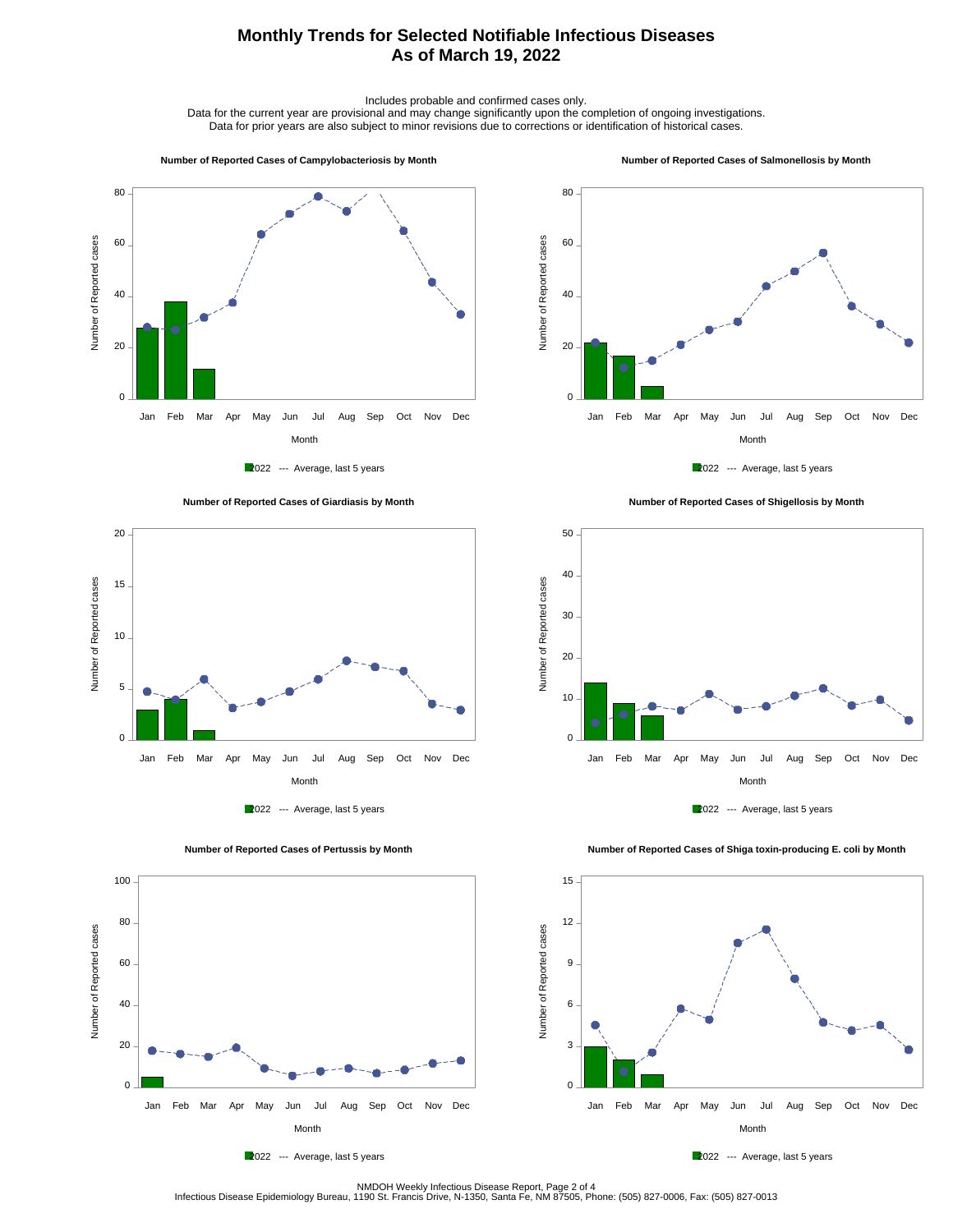## **Summary of Notifiable Infectious Diseases Reported to the New Mexico Electronic Disease Surveillance System (NM-EDSS) As of March 19, 2022**

Includes probable and confirmed cases only.<br>Data for the current year are provisional and may change significantly upon the completion of ongoing investigations.<br>Data for prior years are also subject to minor revisions due

| Condition                                         | This<br>week   | 5-year<br>weekly<br>average | Week<br>diff   | Last 4<br>weeks | 5-year<br>4-week<br>average | Last 4<br>weeks<br>diff | <b>YTD</b><br>2022 | 5-year<br><b>YTD</b><br>average | <b>YTD</b><br>diff | <b>Total</b><br>2021 | <b>Total</b><br>2020 |
|---------------------------------------------------|----------------|-----------------------------|----------------|-----------------|-----------------------------|-------------------------|--------------------|---------------------------------|--------------------|----------------------|----------------------|
| 2019 Corona Virus                                 | 758            | 307                         | 451            | 6654            | 1344                        | 5310                    | 142271             | 8002                            | 134269             | 204342               | 149462               |
| Acute flaccid myelitis                            | 0              | $\mathbf 0$                 | 0              | 0               | 0                           | $\mathbf 0$             | $\pmb{0}$          | 0                               | 0                  | 0                    | 0                    |
| Amebiasis                                         | 0              | $\pmb{0}$                   | $\pmb{0}$      | 0               | 0                           | $\pmb{0}$               | $\pmb{0}$          | 0                               | $\pmb{0}$          | 0                    | 0                    |
| Botulism, foodborne                               | 0              | $\mathbf 0$                 | 0              | 0               | 0                           | 0                       | $\pmb{0}$          | 0                               | 0                  | 0                    | 0                    |
| Botulism, infant                                  | 0              | $\pmb{0}$                   | $\pmb{0}$      | $\mathsf 0$     | 0                           | $\pmb{0}$               | $\pmb{0}$          | $\mathsf 0$                     | $\pmb{0}$          | $\overline{2}$       | $\mathbf{1}$         |
| Botulism, wound                                   | 0              | $\pmb{0}$                   | 0              | 0               | 0                           | $\pmb{0}$               | 0                  | 0                               | $\pmb{0}$          | 5                    | $\mathbf{1}$         |
| <b>Brucellosis</b>                                | 0              | $\pmb{0}$                   | $\pmb{0}$      | 0               | 0                           | 0                       | $\pmb{0}$          | 0                               | 0                  | $\overline{2}$       | 0                    |
| Campylobacteriosis                                | 4              | 6                           | $-2$           | 25              | 27                          | $-2$                    | 69                 | 75                              | -6                 | 665                  | 459                  |
| Chikungunya Virus                                 | 0              | $\mathbf 0$                 | 0              | 0               | 0                           | 0                       | $\pmb{0}$          | 0                               | 0                  | 1                    | 0                    |
| Cholera                                           | 0              | $\mathbf 0$                 | 0              | 0               | 0                           | 0                       | $\pmb{0}$          | 0                               | $\pmb{0}$          | $\mathbf{1}$         | 0                    |
| Colorado Tick Fever                               | 0              | $\pmb{0}$                   | 0              | 0               | 0                           | 0                       | 0                  | 0                               | 0                  | 0                    | 0                    |
| Cryptosporidiosis                                 | 0              | $\mathbf{1}$                | $-1$           | $\mathbf{1}$    | 3                           | $-2$                    | 8                  | 8                               | 0                  | 66                   | 36                   |
| Cyclosporiasis                                    | 0              | $\mathbf 0$                 | $\pmb{0}$      | 0               | 0                           | $\pmb{0}$               | $\mathbf{1}$       | 0                               | $\mathbf{1}$       | 12                   | 6                    |
| Cysticercosis (Taenia solium)                     | 0              | $\mathbf 0$                 | 0              | 0               | 0                           | 0                       | $\pmb{0}$          | 0                               | 0                  | 0                    | $\mathbf{1}$         |
| Dengue Fever                                      | 0              | $\pmb{0}$                   | $\pmb{0}$      | $\mathsf 0$     | 0                           | $\pmb{0}$               | $\pmb{0}$          | 0                               | $\pmb{0}$          | 0                    | $\mathbf{1}$         |
| Ehrlichiosis, chaffeensis                         | 0              | $\pmb{0}$                   | 0              | 0               | 0                           | $\mathbf 0$             | 0                  | 0                               | $\pmb{0}$          | 0                    | 0                    |
| Giardiasis                                        | $\mathbf{1}$   | $\mathbf{1}$                | 0              | 3               | 5                           | $-2$                    | 9                  | 12                              | $-3$               | 39                   | 47                   |
| Group A Streptococcus, invasive                   | $\overline{c}$ | 8                           | -6             | 27              | 30                          | $-3$                    | 95                 | 82                              | 13                 | 363                  | 320                  |
| Group B Streptococcus, invasive                   | 0              | 5                           | -5             | 11              | 19                          | -8                      | 33                 | 53                              | $-20$              | 214                  | 230                  |
| Haemophilus influenzae, invasive                  | $\mathbf{1}$   | $\mathbf{1}$                | 0              | 3               | 4                           | $-1$                    | 9                  | 12                              | $-3$               | 21                   | 29                   |
| Hansen disease (Leprosy)                          | 0              | $\pmb{0}$                   | 0              | 0               | 0                           | 0                       | 0                  | 0                               | $\pmb{0}$          | 0                    | 0                    |
| Hantavirus pulmonary syndrome                     | 0              | $\pmb{0}$                   | 0              | 0               | 0                           | 0                       | $\pmb{0}$          | 0                               | 0                  | $\mathbf{1}$         | $\mathbf{1}$         |
| Hemolytic uremic synd, postdiarrheal              | 0              | $\mathbf 0$                 | 0              | 0               | 0                           | 0                       | $\pmb{0}$          | 0                               | $\pmb{0}$          | 0                    | 0                    |
| Hepatitis A, acute                                | 0              | $\mathbf{1}$                | $-1$           | 0               | 4                           | $-4$                    | $\mathbf{1}$       | 10                              | -9                 | $\overline{7}$       | 10                   |
| Hepatitis B Viral Infection, Perinatal            | 0              | $\pmb{0}$                   | $\mathbf 0$    | $\mathbf 0$     | $\pmb{0}$                   | 0                       | $\mathbf 0$        | 0                               | 0                  | $\overline{2}$       | $\pmb{0}$            |
| Hepatitis B virus infection, Chronic              | $\mathbf{1}$   | 3                           | $-2$           | 15              | 13                          | $\overline{a}$          | 35                 | 32                              | 3                  | 130                  | 104                  |
| Hepatitis B, acute                                | 0              | $\pmb{0}$                   | 0              | $\mathbf{1}$    | 0                           | $\mathbf{1}$            | $\mathbf{1}$       | $\mathbf{1}$                    | $\mathbf 0$        | 3                    | $\mathsf 0$          |
| Hepatitis C Virus Infection, chronic or resolved* | 41             | 36                          | 5              | 135             | 147                         | $-12$                   | 361                | 405                             | $-44$              | 398                  | 257                  |
| Hepatitis C, acute                                | $\overline{a}$ | $\pmb{0}$                   | $\overline{2}$ | 5               | $\overline{2}$              | $\mathbf{3}$            | $\overline{7}$     | $\overline{4}$                  | 3                  | 0                    | $\mathbf{1}$         |
| Hepatitis E, acute                                | 0              | $\pmb{0}$                   | 0              | 0               | $\pmb{0}$                   | $\mathbf 0$             | $\pmb{0}$          | 0                               | 0                  | 0                    | 0                    |
| Influenza-associated Pediatric Mortality          | 0              | $\pmb{0}$                   | 0              | 0               | $\pmb{0}$                   | $\mathbf 0$             | 0                  | $\overline{2}$                  | $-2$               | 0                    | 3                    |
| Legionellosis                                     | 0              | $\pmb{0}$                   | 0              | $\mathbf{1}$    | $\mathbf{1}$                | $\mathbf 0$             | 5                  | $\overline{2}$                  | 3                  | 22                   | 17                   |
| Listeriosis                                       | 0              | $\pmb{0}$                   | 0              | 0               | $\mathsf 0$                 | $\mathbf 0$             | $\mathbf{1}$       | 0                               | $\mathbf{1}$       | 3                    | $\overline{4}$       |
| Lyme disease                                      | 0              | $\pmb{0}$                   | 0              | 0               | $\mathsf 0$                 | $\mathsf 0$             | 0                  | 0                               | 0                  | $\overline{2}$       | 0                    |
| Malaria                                           | 0              | $\pmb{0}$                   | 0              | 0               | $\pmb{0}$                   | $\mathbf 0$             | 0                  | 0                               | 0                  | $\mathbf{1}$         | $\mathbf{1}$         |
| Measles (Rubeola)                                 | 0              | $\pmb{0}$                   | $\pmb{0}$      | $\pmb{0}$       | $\pmb{0}$                   | 0                       | 0                  | $\pmb{0}$                       | $\mathsf 0$        | $\mathbf{1}$         | 0                    |

\*Data are affected by significant reporting delays